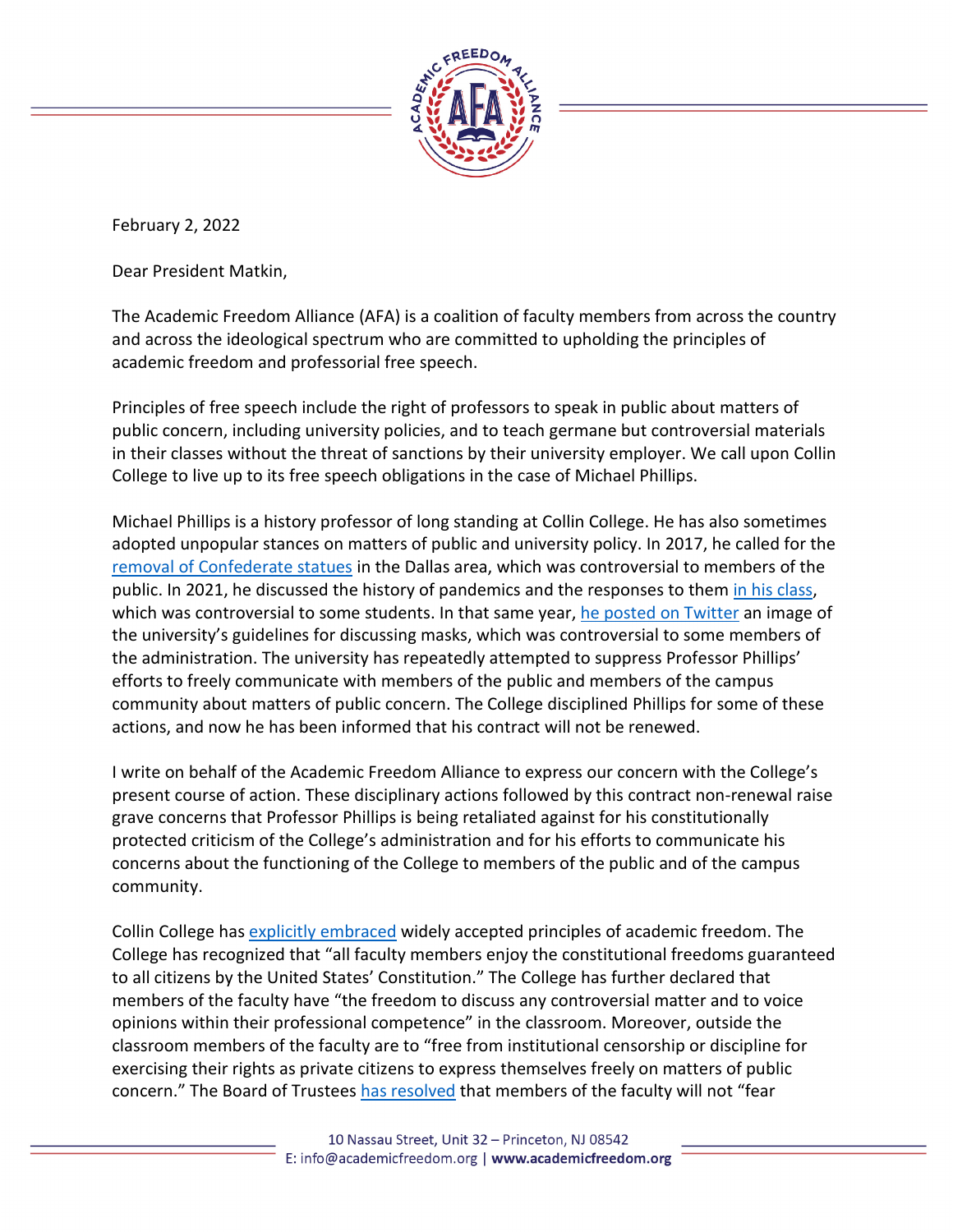

reprisals for exercising their civic rights and academic freedom." The [American Association of](https://www.aaup.org/report/1940-statement-principles-academic-freedom-and-tenure)  [University Professors](https://www.aaup.org/report/1940-statement-principles-academic-freedom-and-tenure) has long emphasized that this broad freedom of professors to speak freely in public about matters of public concern "cannot constitute grounds for dismissal unless it clearly demonstrates the faculty member's unfitness for the position."

It is also well established that state universities like Collin College are constrained by the First Amendment of the U.S. Constitution. Professors at state universities enjoy certain First Amendment protections relative to their university employer, and state universities cannot discipline or sanction members of their faculty for constitutionally protected speech. In particular, the U.S. Supreme Court observed in *Connick v. Myers*, 461 U.S. 138, 140 (1983) that "a public employee does not relinquish rights to comment on matters of public interest by virtue of government employment." As the Court said in *Tinker v. Des Moines Independent Community School District*, 393 U.S. 503, 509 (1969), mere "apprehension of disturbance is not enough to overcome the right to freedom of expression" and "a mere desire to avoid the discomfort and unpleasantness that always accompany an unpopular viewpoint" cannot be the grounds for suppressing speech in an educational environment. For a university professor, those rights to comment include the right to criticize university administrators and university policies. As federal courts have noted, the "desire to maintain a sedate academic environment" is insufficient "to justify limitations on a teacher's freedom to express himself on political issues" or to engage in "political agitation as a citizen – even on the campus itself." *Adamian v. Board of Regents*, 523 F.2d 929, 934 (9th Cir. 1975).

The Supreme Court has sharply limited the circumstances in which a government employee can be disciplined for his constitutionally protected speech. When speaking as a private citizen on a matter of public concern, as Professor Phillips has done, the employee should be free from sanction by his government employer unless it can be demonstrated that the speech "impairs discipline by superiors or harmony among co-workers, has a detrimental impact on close working relationships for which personal loyalty and confidence are necessary, or impedes the performance of the speaker's duties or interferes with the regular operations of the enterprise." *Rankin v. McPherson*, 483 U.S. 378, 388 (1987). It is not a legitimate interest of a state university to suppress the speech of a professor simply to avoid a general fear of controversy. *Hardy v. Jefferson Community College*, 260 F. 3d 671 (6th Cir. 2001). There appears to be no serious evidence that Professor Phillips' expressive activities disrupted the operation of Collin College or otherwise impeded the performance of his or his colleagues' duties at the College.

For Professor Phillips to face the possible termination of his employment in part on the basis of and in retaliation for his constitutionally protected speech would violate his First Amendment